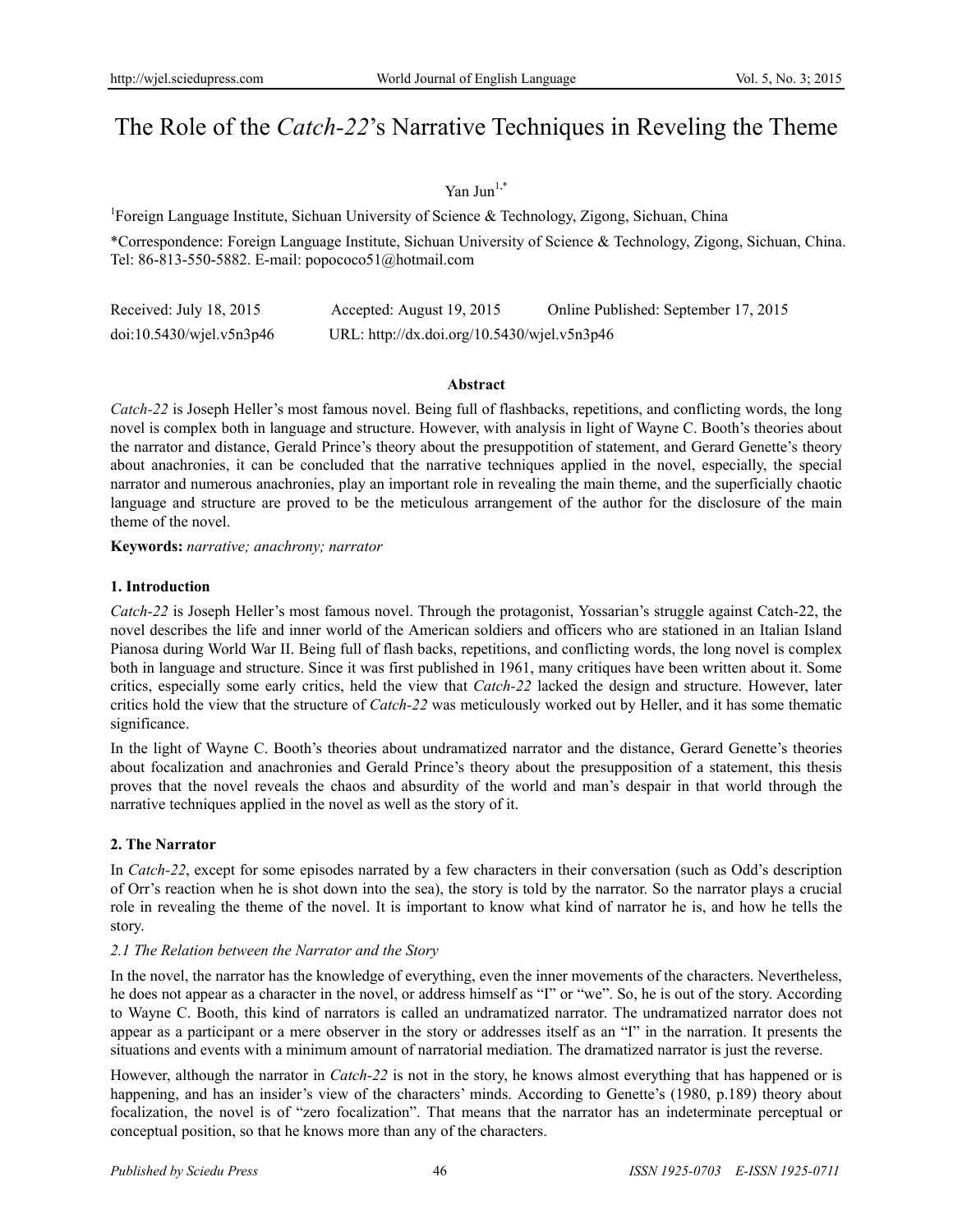It can be argued that, the narrator in *Catch-22* is an undramatized narrator with "zero focalization". Although he is out of the story, he knows almost everything in it. Therefore, he has a freedom to choose how to tell the story and plays an important role in revealing the theme of the novel.

#### *2.2 The Distance between the Narrator and the Characters*

Besides the narrator's relation with the story, the distance between the characters and narrator also determines the latter's role in the narration and his role in revealing the theme.

In *Rhetoric of Fiction*, Booth (Booth, 1987, p.155) puts forward the concept of distance among the author, the narrator, the other characters, and the reader. According to him, they can "range, in relation to each of the others, from identification to complete opposition, on any axis of value, moral, intellectual, aesthetic, and even physical". The distances "serve to control our sense that we are dealing with an aesthetic object, just as the paper moons and other unrealistic stage effects of some modern drama have had an 'alienation' effect"(Booth, 1987, p156).

Because in *Catch-22*, all the narration is carried out in the past tense, the narrator is narrating things that have happened in the past. A temporal distance exists between the narrator and the characters. Nevertheless, although in *Catch-22*, the narrator has the knowledge of all the things and characters in the novel, he does not have a better understanding of them than the characters. He just presents the things as facts or comprehends them in the way of the characters'. For example, in Chapter 34, after the "soldier in white" leaves, another wounded soldier is send to the ward. Instead of explaining that there is another soldier who is so seriously wounded that he has to be completely bandaged, the narrator just presumes, just like what Yossarian would do, that the soldier in white is back, and says, "It was indeed, the same man. He had lost a few inches and added some weigh… He had, in fact, hardly changed at all." (p.374)

The narrator's description of Milo also shows that he is not intellectually superior to the characters. He does not point out that he is a cruel person, who can sacrifice anything in the world for money, except his life. Instead, he just describes what Milo does in a plain tone, without shock or indignation, as if all that Milo does is normal and correct. For instance, as to Milo's contracts with both the American and the German to bomb and defend a bridge at the same time, the narrator just narrates calmly without finding its absurdity or making any criticism.

So, there is no intellectual distance between the narrator and the characters.

With temporal distance between the narrator and the characters, the narrator can tell the story as if telling something that happened in the past. However, with no intellectual distance between them, the narrator could not make sound judgments, and the reader could not rely on the narrator to understand the story. So, the reader has to act like a detective to toil through the story to find out clues and make his own judgment. In this process, the reader can acquire a thorough study and a deep understanding of the novel.

### *2.3 The Narrator's Language*

The narrator's language is the medium through which the reader gets to know the story of the novel. It demonstrates what kind of persons the narrator is and heavily affects the understanding of the reader, and contributes to the revealing of the theme. In *Catch-22*, the narrator's language is similar to the characters'. It is colloquial, full of repetitions and conflicts and shows the narrator's hatred of the war.

For instance, in Chapter 2, to describe the cruelty of the war, the narrator says: "All over the world, boys on every side of the bomb line were laying down their lives for what they had been told was their country" (p.16). In these words, the narrator's hatred of the war is as strong as that of a character who is forced to fight.

Then, in Chapter nine, the narrator describes the basket ball games the officers play as the "games no one gave a damn about winning" (p.90). Here, the narrator appears as one who participates and knows that the game is only a way to relieve the fear of war, and to expend the absurd life in that world, so that no one cares to win.

Besides, in the novel, just like the language of the characters, the language of the narrator is full of conflicts and repetitions, although the causes of them are different.

Generally speaking, there are two causes of conflicts and repetitions in the characters' language. The first cause is the absurd world that the characters live in.

For example, in Clevinger's interrogation, Clevinger has to repeat his own words "I didn't say you couldn't punish me, sir" (p.79), because he has to answer his superior's question clearly; the corporal has to repeat the colonel's question, because the colonel asks what the question is; the colonel asks the conflicting question: "When didn't you say we couldn't punish you?" (p.79) because he just wants to demonstrate his power and does not care whether there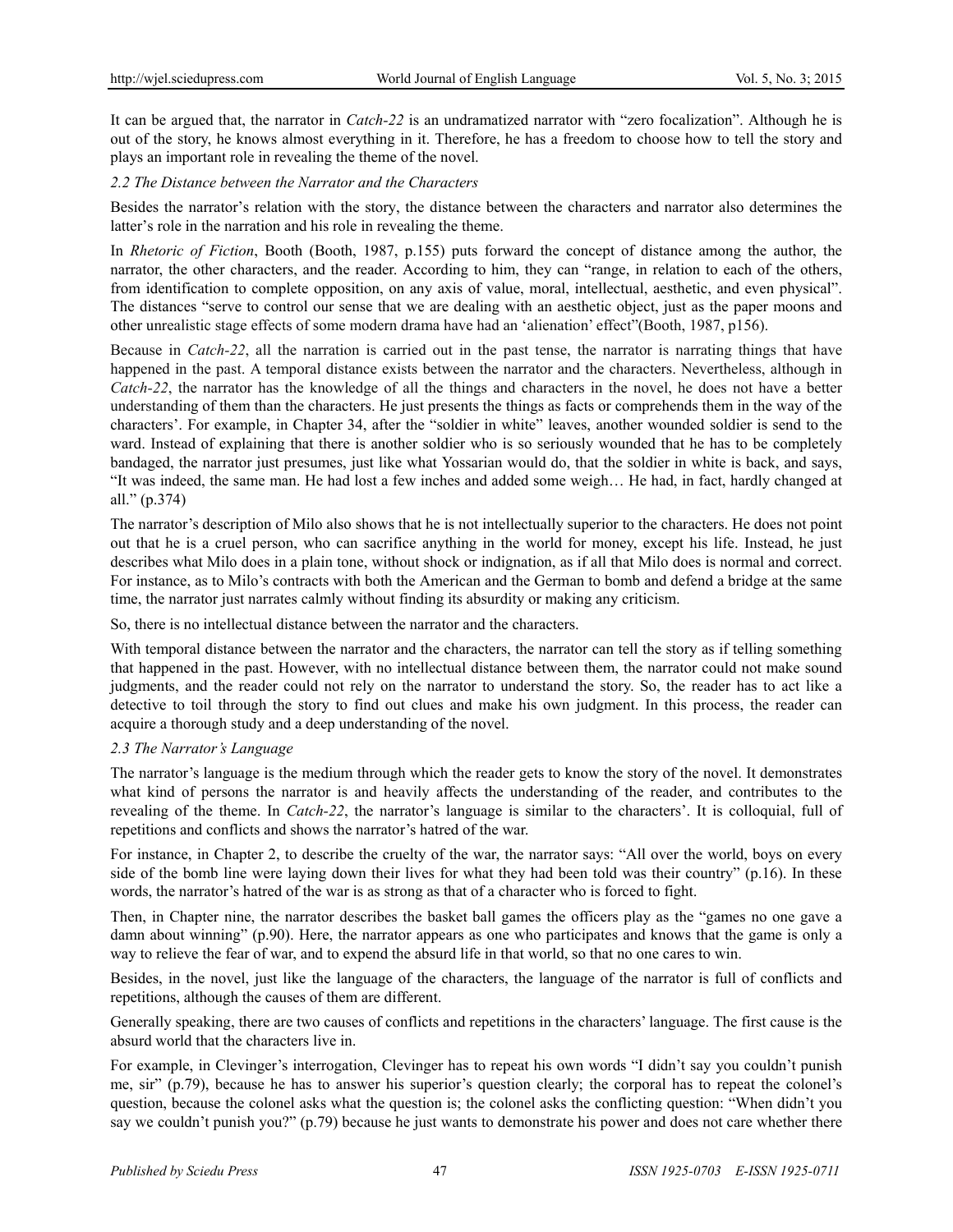is any conflict in his words. So, all the characters in the interrogation do not deliberately make those conflicts and repetitions, and they are not even clearly aware of that. The repetitions and conflicts here are caused by the absurd world they are in, and at the same time become the reflection of it.

The second cause of repetitions and conflicts in the characters' language is the characters themselves. The questions asked by the soldiers and officers in the education section held by Clevinger are good examples. "'Who is Spain?' 'Why is Hitler?' 'When is right?'" For another example, when Yossarian asks Orr whether he walks around with anything in his cheeks, Orr says, "I didn't walk around with anything in my cheeks. I walked around with crab apples in my cheeks" (p.24). Those repetitions and conflicts deliberately made by the characters wrest laughter from their disturbing situation, and bring about a kind of humor—black humor.

Black humor is an important literary term of America in 1960's, which refers primarily to a kind of bitter and often outrageous satire. In the introduction of *Black Humor Critical Essays*¸Alan R. Pratt (1993, p. xvii) says that black humor literature is "similar to the literature of existentialism in that it begins with the same assumption—that the world is absurd, but the aim of the black humorist is significantly different from the existentialist", because "rather than stoic resignation or heroic struggle, the black humorist tries to wrest laughter from out cosmic plight" (Pratt, 1993, p. xviii). So, in the black humorist's eye, the existence of man is absurd. Black humor wrests laughter from the absurd world to make the losing graceful. However, in the laughter there is despair.

Therefore, in *Catch-22,* black humor brought about by repetitions and conflicts in characters' language reflects the characters' despair in the chaotic and absurd world.

Unlike the characters, the narrator is outside of the story. So, the conflicts and repetitions in his language are not caused by the fictional world, but deliberately made by the narrator himself. For example, in the beginning of the novel, the narrator says: "Yossarian was in the hospital with a pain in his liver that fell just short of being jaundice. The doctors were puzzled by the fact that it wasn't quite jaundice. If it became jaundice they could treat it. If it didn't become jaundice and went away they could discharge him. But this just being short of jaundice all the time confused them" (p. 1). In this paragraph, the word "jaundice" is repeated five times, and it is conflicting to say that jaundice is short of. Through the conflict and repetition, the narrator also creates a kind of "black humor".

Although the narrator is outside the story, judging from the time the novel was written and published, it can be assumed that the "present" time when the narrator makes the narration is 1950s or 1960s. So, it can be argued that black humor in the narrator's language shows not only his despair roused by the story in the novel, but also his despair in the world where he makes the narration—the absurd world of the post-war America.

From what have been analyzed above, conclusion can be made that the narrator's language is similar to the language of the characters. It is colloquial and full of repetitions and conflicts, which demonstrate the narrator's despair in the fictional world as well as the real world in 1950s and 1960s.

### *2.4 The Identity of the Narrator*

With all the analysis above, a more concrete description of the narrator can be made, and his role in revealing the main theme of the novel can better be explored. Although the narrator is an undramatized narrator with zero focalization, the temporal and intellectual distance between the narrator and the characters, as well as the similarities in the narrator's and characters' language lead to the assumption that the narrator is someone who has the bitter experience similar to the characters'. Taking Heller's experience in World War II into consideration, this assumption can be well justified. Therefore, although the narrator is not a character in the novel, he does not speak as an outsider. He has similar emotions, feelings with the characters, so he tells the story as if he was experiencing in it. His narration lacks the serenity and composure of an outside narrator, and carries the emotions similar to the characters'.

Because of those characteristic, the narrator can stay outside to freely choose his way to tell the story, and at the same time show feelings and emotions similar to the characters' in his narration. In this way, the reader may have a deeper understanding of the characters sufferings and feelings through the narrator's narration as well as the storyline, and the main theme of the novel can be better revealed.

### **3. Anachronies**

### *3.1 Definition of Anachronies*

In Narrative Discourse, Gerard Genette (1980, p. 36) defined anachronies as "forms of discordance between the two temporal orders of story and narrative". He divides anachronies into two big categories—prolepsis and analepsis. Prolepsis is any "narrative maneuver that consists of narrating or evoking in advance an event that will take place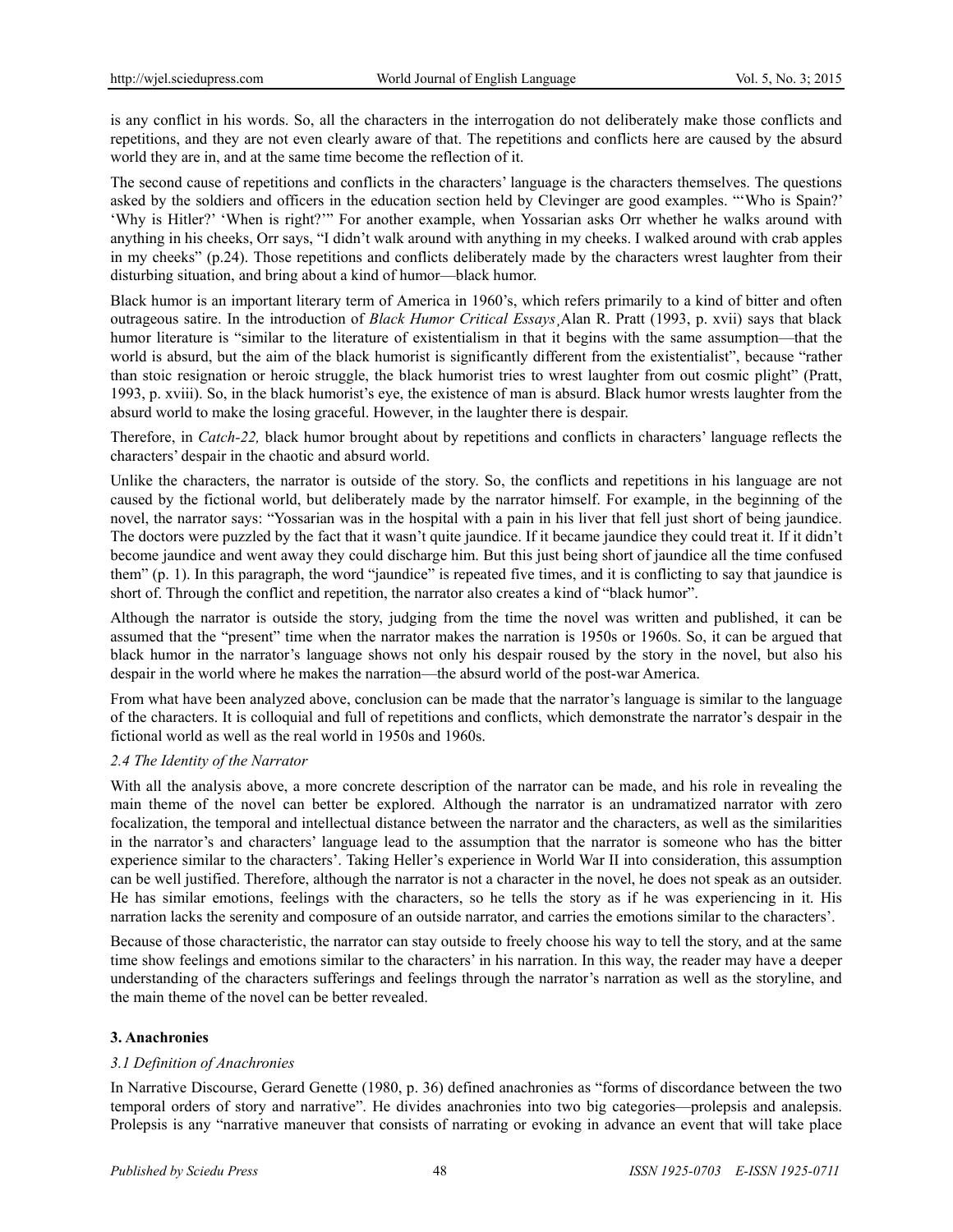later" (Genette, 1980, p.40). Analepsis is any "evocation after the fact of an event that took place earlier than the point in the story where we are at any given moment" (Genette, 1980, p.49). And anlepses are divided into three groups according to their relation to the first narrative. The analepsis, whose entire extent remains external to the extent of the first narrative is called "external" analepsis, while the analepsis whose entire extent is inside the extent of the first narrative is called "internal" analepsis. The analepsis "whose reach goes back to a point earlier and whose extent arrives at a point later than the beginning of the first narrative" (Genette, 1980, p.49) is defined as "mixed analepsis". According to Genette, analepses can also be divided into the complete and partial. The one that "ends on an ellipsis without rejointing the first narrative" is the partial analepsis (Genette, 1980, p. 72), while complete analepses "joints the first narrative without any gap between the two sections of the story" (Genette, 1980, p. 62) .

## *3.2 Anachronies in Catch-22*

In *Catch-22*, there are numerous anachronies. The novel begins in medias res. At the time the novel begins, the number of missions has been raised to 45, and all of the important missions have already been finished: Ferrara, Orivieto, Bologna, and Avignon. That means that most crucial events have already occurred. So, external analepses must be made to introduce the things happening before the novel's beginning point. In the novel, external analepses centralizes from Chapter 2 to Chapter 26. However, neither a single nor the union of some of those analepses can cover the whole period before the beginning point of the first narrative. From Chapter 27 to Chapter 42, except for the repeated retrospect of Snowden's death over Avignon, there are only two analepses. Both are internal and partial. It seems that all the analepses appear randomly and no regulation can be found out, as if the narrator makes and places the analepses casually according to his free will. The reader may easily feel lost in the reading because of those analepses.

What's more, the ambiguous border line between the first narrative and analepses can make the reader more confused. The analepses in chapters from Chapter 1 to Chapter 26 are all partial analepses, and they join with the first narrative or another analepsis so naturally that on the first reading, the reader has trouble to discover where the temporal leaps take place. For example, in Chapter 6, the analepsis about Hungry Joe's nightmares shifts smoothly to the analepsis of the event that Appleby forces Yossarian to take Atabrine tablet. This shift is achieved with a comparative sentence: "It (to cry out in pain every night) makes more sense than Appleby, who was a stickler for regulations and had ordered Kraft to order Yossarian to take his Atabrine tablets on the flight overseas after Yossarian and Appleby had stopped talking to each other" (p. 56). In the main clause of the comparative sentence, the narrator seems to continue the former analepsis, but quietly, and without any foregoing sign in the subordinate clause, the topic is shifted to another anlepsis.

Moreover, the reach and extent of the analepses are not clearly indicated. There are many ellipses in retrospect, and almost all the durations of the ellipses in *Catch-22* are not indicated by the narrator. That makes it more difficult for the reader to find out the timeline of the story.

Therefore, because of the numerous anachronies and their ambiguous extent, the reader has a feeling of being trapped in a chaotic and absurd world while reading through the novel, which is similar to the feeling of the characters in the story.

### *3.3 The Narrator's Free Flow of Memories—the Reason for Anachronies*

Although the anachronies in the novel are complicated and confusing, they are not randomly made by the author. There must be some explanation for them. With further analysis, it could be seen that those anachronies are made to convey the main theme of the novel.

Although the narrator in *Catch-22* is an undramatized narrator and does not appear in the novel as a character or calls himself as "I" or "we", the story is presented through his consciousness, instead of unmediated. Judging from the narrator's language and his distance from the characters, the narrator is someone who has the similar experience with the characters. So, his narration could be seen as his recollection of those similar miserable experiences.

Since everything about the past is clear in the narrator's mind, there is no need to explain everything clearly. That is why quite a few presuppositions are made. Besides, it is not difficult to notice that the repeated events, either the death of Snowden, or Milo's bombing of the squadron, are all the very cruel or absurd ones. The narrator mentions them repeatedly, and only after several analepses, does he fully describe the events and the reader gets to know what actually has happened. Since the narration could be seen as the narrator's recollection of the past, those repetitive analepses of the tragic events could indicate that like everyone who is unwilling to recall unhappy experience in the past, in the deep heart of the narrator, he is unwilling to recall those tragic events. However, those events and persons haunt him all the time, and appear in his memory repetitively. That is why only after several times of recalling, are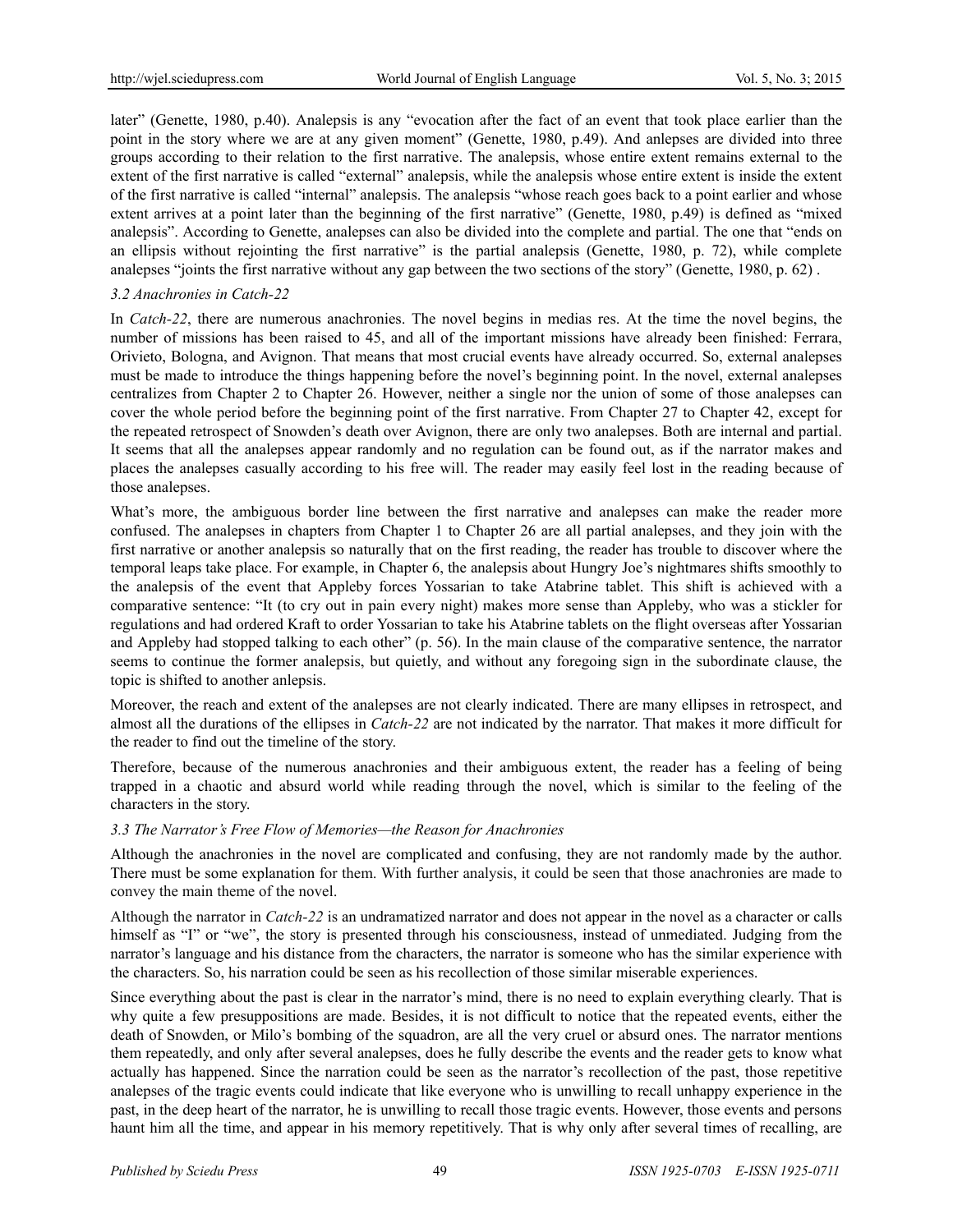those events completely retrospected.

It can be concluded the narrator's narration could be regarded as his free flow of memories, and those analepses, presuppositions of statements, abrupt and swift shifts in the narration are caused by that. That is also the reason why the structure of the novel seems chaotic.

The narrator's free flow of memories is similar to stream-of-consciousness, but it is different from it.

Stream-of-consciousness is a technique based on the psychological theories of William James, who first used the term in his *Principles of Psycology*, and James Joyce perfected the technique in *Ulysses*. According to William James, human's consciousness is a continuous, unstopping flow of thoughts. The process of thought has five characters:

- 1) Every thought tends to be part of a personal consciousness.
- 2) Within each personal consciousness thought is always changing.
- 3) Within each personal consciousness thought is sensibly continuous.
- 4) It always appears to deal with objects independent of itself.
- 5) It is interested in some parts of these objects to the exclusion of others, and welcomes or rejects—chooses from among them, in a word—all the while. (James, 1980, p.146)

As a literary method, stream-of-consciousness represents a fictional person's continuous, unstopping flow of thoughts, composed by the blending of the sense-perceptions, feelings, memories, and so on "usually in an unpunctuated or disjointed form of interior monologue"(Baldick, 2000, p. 212). In *Catch-22*, the author just represents the narrator's recollection of events happened before the beginning of the novel, with numerous, seemingly random analepses. So, *Catch-22* is not a work of stream-of-consciousness.

However, the narrator's free flow of memories possesses some characteristics of stream-of-consciousness and can better reveal the main theme of the novel.

For one thing, to record just the narrator's free flow of memories instead of the narrator's stream of consciousness, the author can use the chronological order in the first narrative of the novel, and make the narrator an undramatized and omniscient one; events and periods with little significance can be omitted. For other, in this way, inner movements of the different characters can be vividly presented, and the events happening in the novel can be viewed from the perspectives of different characters, so the cruelty of the war, the absurdity of the chaotic world, and people's despair in the world are revealed from different angles.

At the same time, the novel reveals the cruelty and absurdity of the world and the absence of human's value through the narrator's unwillingness to recall the terrible events in the past. In addition, because there is no intellectual distance between the characters and the narrator, while the anachronies and presuppositions of statements plunge the reader into the chaos of the narrator's mind, the reader cannot rely on the narrator to provide a morally and intellectually correct judgment on the things and persons in the novel. So, as the reader reads through the novel, he experiences the feeling of being in a chaotic and absurd world by himself. In this way, the reader could fully understand what the characters have experienced, and can have a better understanding of the novel. Consequently, the theme of the novel is better revealed.

### **4. Conclusion**

Although multiple anachronies in the novel make it seemingly lacking design and structureless, it could be seen that *Catch-22* possesses some unique narrative techniques. Firstly, the omniscient outside narrator is not completely outside the story. Judging from his language and the author's writing background, he could be someone who has similar experience with the characters. His narration carries emotions similar to the characters'. With this very special narrator, the author not only can well control the narrative angle by freely going into the characters mind and choosing which part of the story to tell, but also can influence the reader with the emotion carried in the narrator's language.

Besides, those anachronies could be seen as the representation of the narrator's free flow of memories. Thus, as the reader reading through the novel, he not only gets the story, but also experiences the feeling of the narrator which is similar to the characters'. So, the reader could have better understanding of the chaos and absurdity that the characters experience. In this way the reader acquires the theme not only through the story, but also through his reading process.

Consequently, it could be clearly seen, that the narrator is carefully chosen and his way of narration contributes